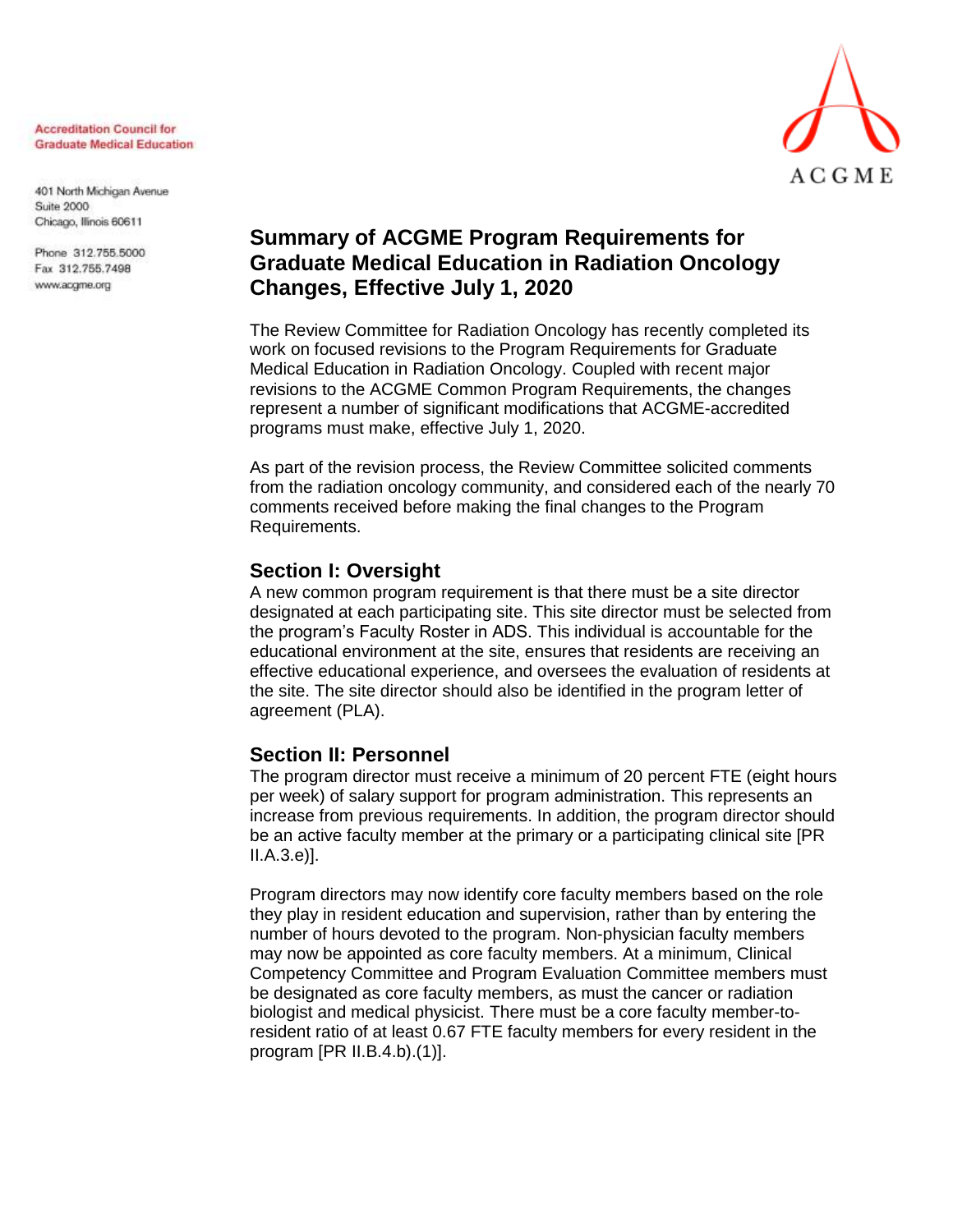As programs are determining the faculty members to include on their rosters, the Review Committee reminds programs that scholarly activity is now assessed for the program as a whole, not just for core faculty member as in the past. In addition, all faculty members, not just core faculty members, will receive the annual ACGME Faculty Survey.

The new Common Program Requirements reflect the first time coordinators are included in the Program Requirements, and the support for the residency coordinator must be at least 50 percent FTE (20 hours per week) for administrative time. The Review Committee, in response to public comments, has added the following to the requirements.

*For program coordinators administering programs with a total of seven to 20 residents (including those from medical physics and other specialty or subspecialty educational programs), the program coordinator must be supported with an additional 50 percent salary support (at least 20 additional hours per week, for a total of 100 percent FTE (at least 40 hours per week). (Core)*

*For program coordinators administering programs with a total of 21 to 30 residents (including those from medical physics and other specialty or subspecialty educational programs), there must be a minimum of 1.5 FTE program coordinator support. (Core)*

*For program coordinators administering programs with a total of over 30 residents (including those from medical physics and other specialty or subspecialty educational programs), there must be a minimum of 2.0 FTE program coordinator support. (Core)*

### **Section III: Resident Appointments**

The proposed requirements included an increase in the minimum number of resident positions offered by the programs. This increase was removed in the final requirements submitted by the Review Committee. The Program Requirements remain unchanged, in that programs must offer at least four resident positions [PR III.B.2]

#### **Section IV: Educational Program**

Resident rotations must be a minimum of one month in length [PR IV.C.1]. During the course of their residency program, residents should perform no more than 350 simulations with external beam radiation therapy per year [PR IV.C.5]. With the change from "patients" to "simulations," the Review Committee expects Case Log procedure number to inflate, as a given patient may undergo multiple simulations by one (or more) residents. Increasing use of hypofractionation is also expected to increase the number of simulations. The Review Committee reminds programs that this is a "Detail" (versus a "Core") requirement, and that residency programs with a status of Continued Accreditation may choose to innovate around this requirement.

Another change indicates that each resident must perform at least seven interstitial and 15 intracavitary brachytherapy procedures, with at least five being tandem-based insertions for at least two patients, and no more than five being cylinder insertions.

The number of radioimmunotherapy, other targeted therapeutic radiopharmaceuticals, or unsealed sources was increased from six to eight procedures, with a minimum of five cases of parenteral administration of any alpha emitter, beta emitter, mixed emission, or a photonemitting radionuclide with a photon energy less than 150 keV, for which a written directive is required, and/or parenteral administration of any other radionuclide, for which a written directive is required. [PR IV.C.9 and IV.C.9.b)].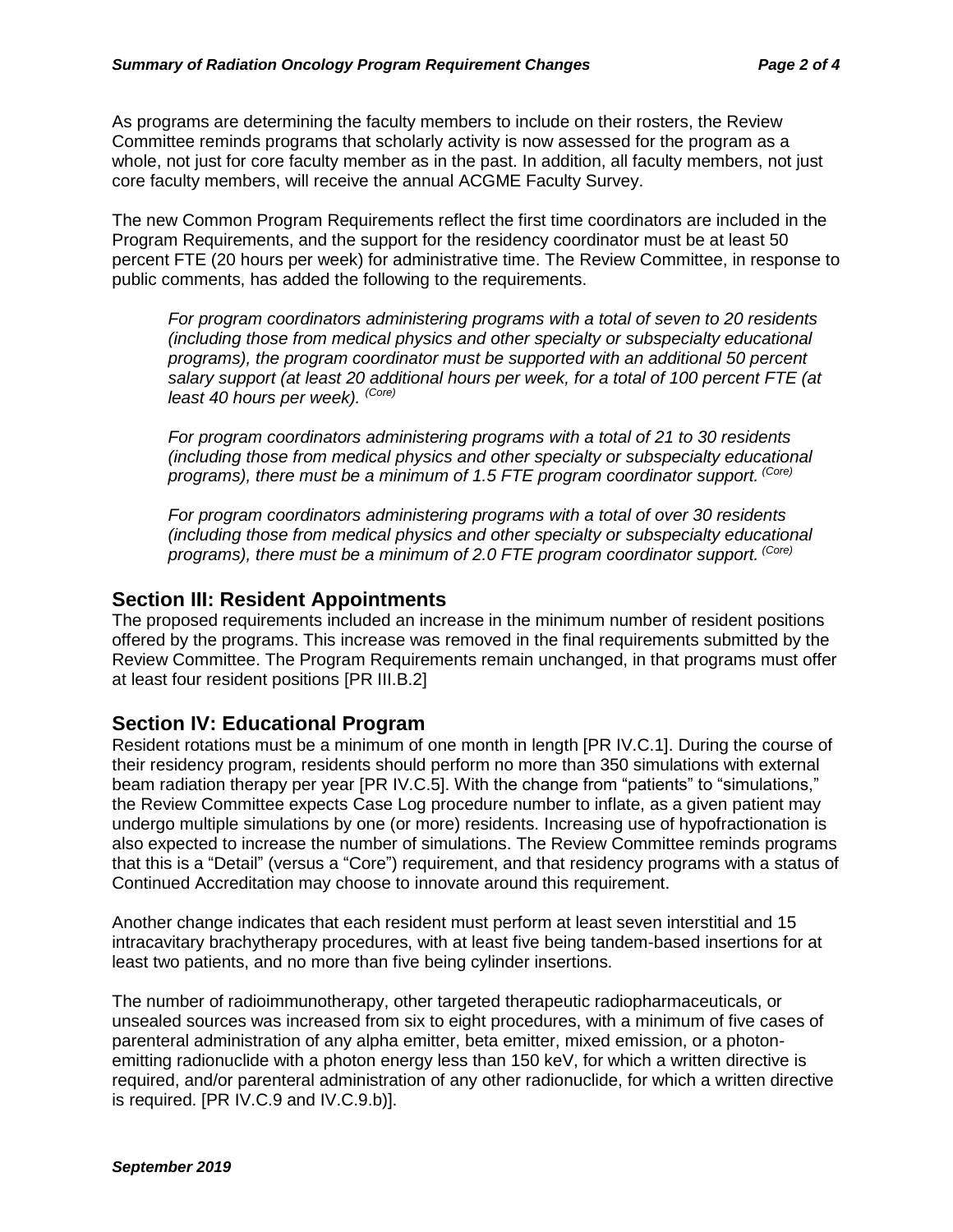Curriculum requirements were also changed. Residents must have rotations in gastrointestinal, gynecologic, genitourinary, lymphoma/leukemia, head/neck, breast, adult CNS, and thoracic malignancies. There may be multiple disease sites addressed in single rotations. Additional resident education is also required in a number of topics [PR IV.C.16], including patient safety and continuous quality improvement; principles of palliative care; administration and financial principles of medical practice; health policy; and clinical informatics. The Review Committee has not prescribed how the program must address these topics. There are numerous ways in which residents can be educated in these areas, including, but not limited to, didactic sessions, intraor interdepartmental clinical oncology conferences, webinars, and distance education.

Faculty scholarly activity marks a considerable change. The new scholarship section replaces previous faculty and resident scholarly activity requirements. Resident and faculty member scholarly activity must be consistent with the mission and goals of the program.

Faculty members' scholarly activity is assessed, not on individual productivity, but for the program as a whole.

Programs must have efforts in at least three of the following:

- Research in basic science, education, translational science, patient care, or population health
- Peer-reviewed grants
- Quality improvement and/or patient safety initiatives
- Systematic reviews, meta-analyses, review articles, chapters in medical textbooks, or case reports
- Creation of curricula, evaluation tools, didactic educational activities, or electronic educational materials
- Contribution to professional committees, educational organizations, or editorial boards
- Innovations in education

In addition, scholarly activity must be disseminated within and external to the program by the following methods: faculty member participation in grand rounds; posters; workshops; quality improvement presentations; podium presentations; grant leadership; non-peer-reviewed print/electronic resources; articles or publications; book chapters; textbooks; webinars; service on professional committees; or serving as a journal reviewer, journal editorial board member, or editor; and peer-reviewed publication [CPR IV.D.2.b).(1) and (2)].

Residents must complete at least one investigative project, which must be submitted for publication in peer-reviewed scholarly journals or for presentation at scientific meetings. Previously, this requirement indicated that the project must be suitable for publication.

# **Section V: Evaluation**

Board pass rates also represent significant changes. The aggregate pass rate, for both written and oral portions of the examination, must be above the fifth percentile, based on three years of data. Programs with an 80-percent pass rate, regardless of percentile rank, have met the board pass rate requirement. Three years will make recovering from a low-performing year for smaller programs much easier. A new common program requirement requires programs to report